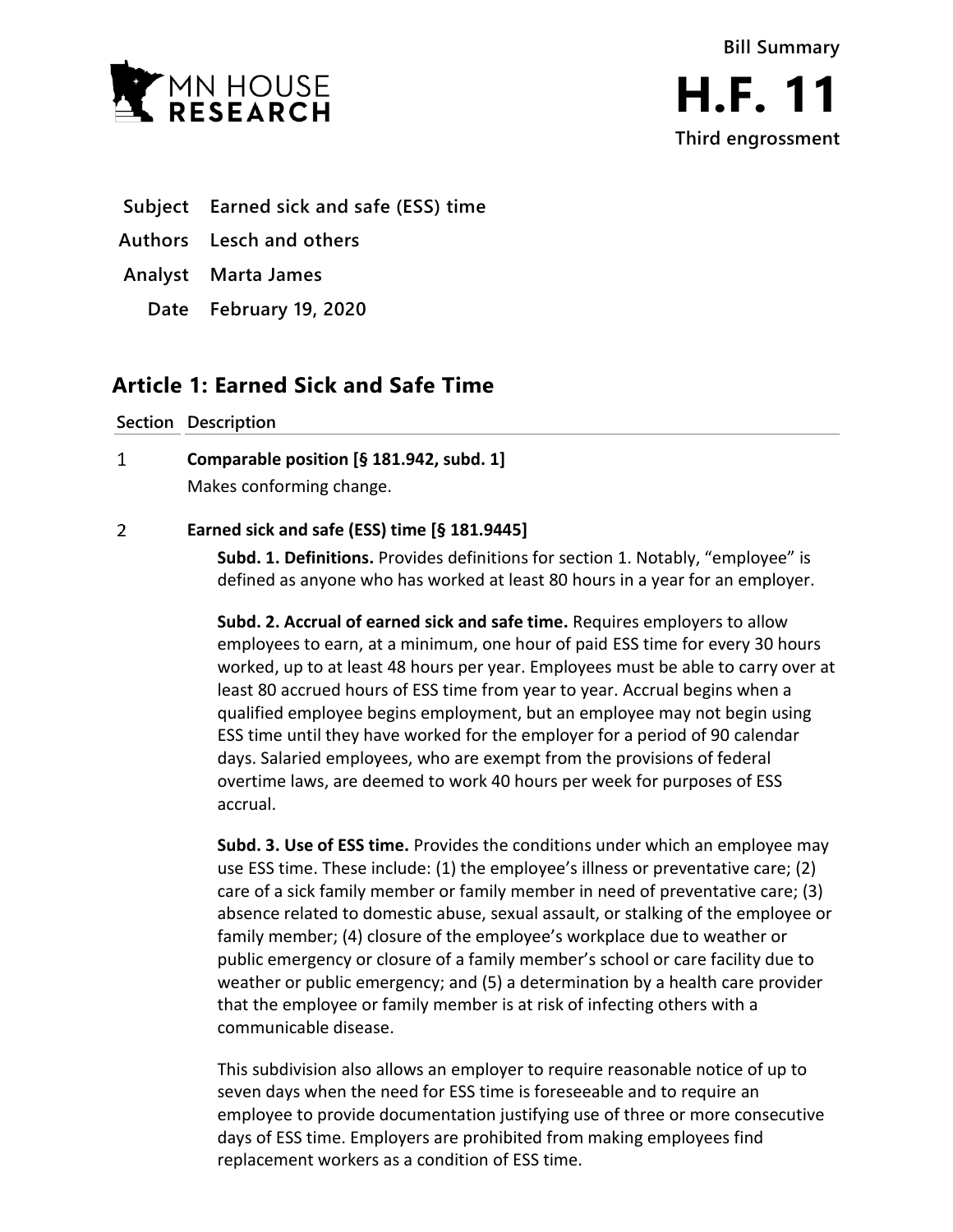### **Section Description**

**Subd. 4. Retaliation prohibited.** Prohibits an employer from retaliating against an employee for taking ESS time or for exercising another right under this section.

**Subd. 5. Reinstatement to comparable position after leave.** Requires an employer to reinstate an employee in the same or comparable position after return from use of ESS time.

**Subd. 6. Pay and benefits after leave.** Requires an employer to provide the same pay or benefits to an employee returning from use of ESS time.

**Subd. 7. Part-time return from leave.** Provides that an employee returning to work, on a part-time basis by agreement with the employer, after use of ESS time, gets the same benefits of reinstatement as an employee returning full time.

**Subd. 8. Notice and posting by employer.** Requires employers to post notice of employee rights under this section and provide similar notice to employees at commencement of employment or the effective date of this bill.

**Subd. 9. Required statement to employee.** Requires an employer, upon employee request, to provide a statement including the amount of ESS time available to the employee and the amount of ESS time used by the employee.

**Subd. 10. Employer records.** Requires an employer to keep records about ESS accrual and use, and allows an employee to view that employee's records.

**Subd. 11. Confidentiality and nondisclosure.** Sets requirements for confidential treatment of employee records collected in relation to ESS time.

**Subd. 12. No effect on more generous sick and safe time policies.** Clarifies that nothing in this section prohibits an employer from providing more generous leave policies than the minimum floor required by the bill.

**Subd. 13. Termination; separation; transfer.** Provides that employers are not required to pay out any accrued ESS time on termination. An employee transferred within a single employer retains accrued ESS time and an employee hired back by the same employer within 180 days of termination is entitled to reinstatement of accrued ESS time.

**Subd. 14. Employer succession.** Provides for the rights of accrued ESS time when ownership of an employer transfers. Employees generally have the right to their accrued ESS time when this happens.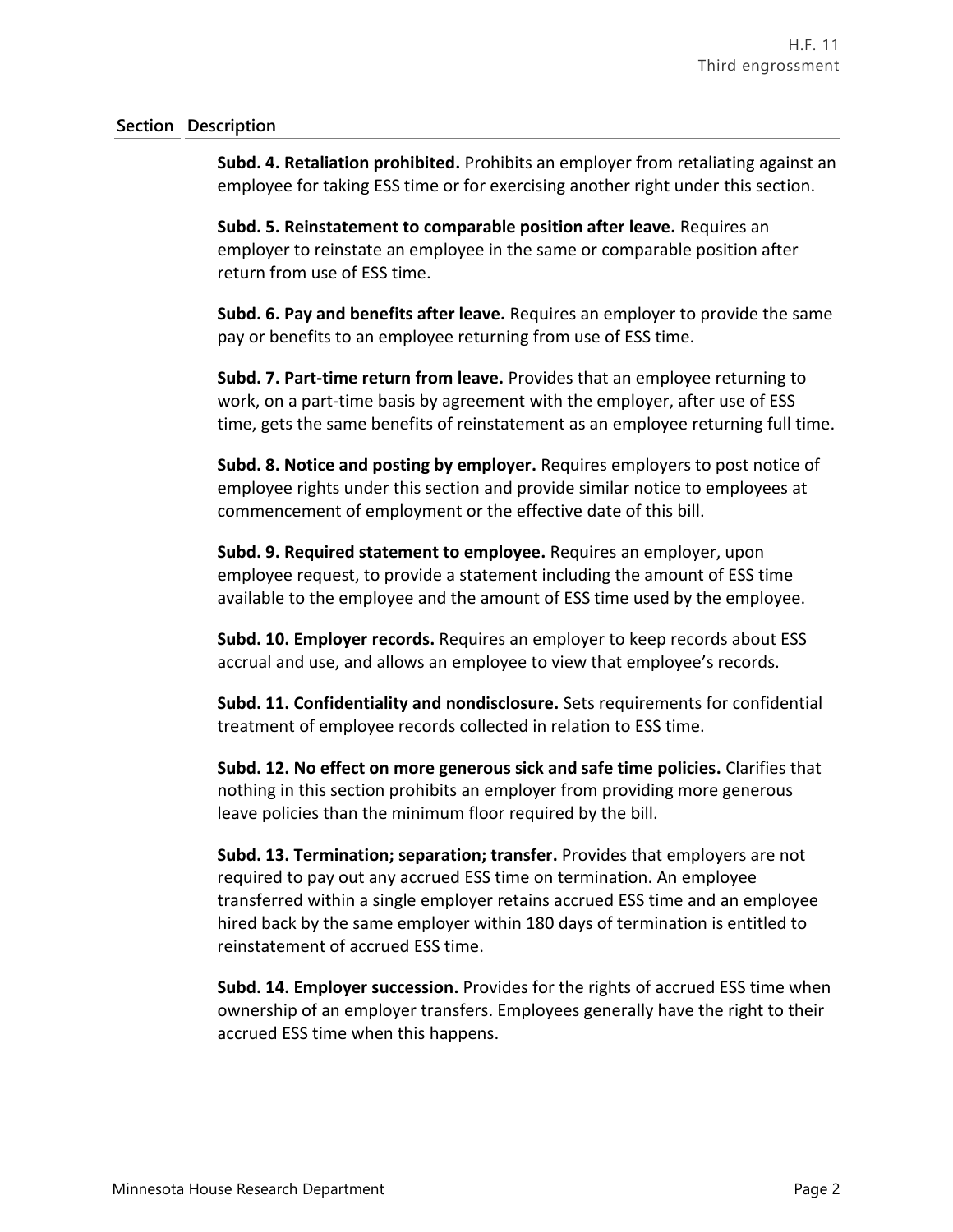### **Section Description**

### 3 **Repealer.** Repeals the section of law that allows employees to use employer provided sick days to care for a sick relative or deal with the repercussions of domestic abuse, sexual assault, or stalking.

 $\overline{4}$ **Effective date.**

## **Article 2: Earned Sick and Safe Time Enforcement**

### **Section Description**

#### $\mathbf{1}$ **Submission of records; penalty [§ 177.27, subd. 2]**

Increases the maximum penalty for employers who fail to submit required records to the Department of Labor and Industry from \$1,000 to \$10,000 per violation. Removes penalty for repeated failure.

#### $\overline{2}$ **Compliance orders [§ 177.27, subd. 4]**

Adds earned sick and safe time to the list of laws that the Department of Labor and Industry may enforce through compliance orders.

#### $\overline{3}$ **Employer liability [§ 177.27, subd. 7]**

Increases the maximum civil penalty, from \$1,000 to \$10,000 for employers who violate any of the sections over which the Department of Labor and Industry has enforcement authority under section 177.27, subdivision 4.

#### $\overline{4}$ **ESS time enforcement [§ 177.50]**

**Subd. 1. Definitions.** Provides that the same definitions from article 1 apply to this article.

**Subd. 2. Rulemaking authority.** Allows the commissioner of labor and industry to adopt rule under this section as well as under section created by article 1, section 181.9445.

**Subd. 3. Individual remedies.** Allows an employee affected by an employer violation of the ESS provisions to bring a civil law suit in court.

**Subd. 4. Grants to community organizations.** Allows DLI to make grants to community organizations for outreach and education about the ESS provisions.